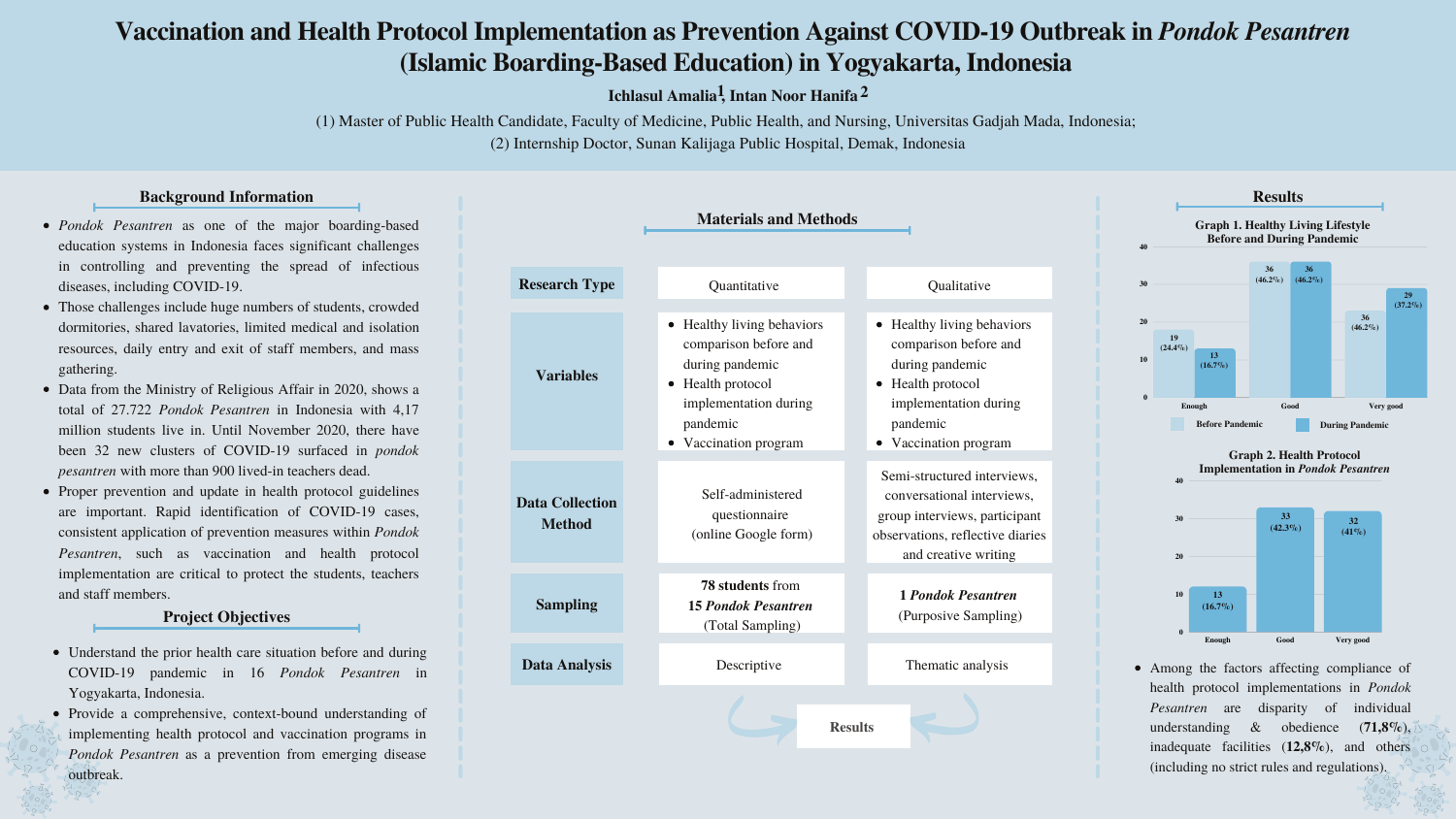# **Vaccination and Health Protocol Implementation as Prevention Against COVID-19 Outbreak in** *Pondok Pesantren* **(Islamic Boarding-Based Education) in Yogyakarta, Indonesia**

(1) Master of Public Health Candidate, Faculty of Medicine, Public Health, and Nursing, Universitas Gadjah Mada, Indonesia; (2) Internship Doctor, Sunan Kalijaga Public Hospital, Demak, Indonesia

**Ichlasul Amalia , Intan Noor Hanifa 1 2**

Among 71,8% students who live in *Pondok Pesantren* that have not carried out vaccination programs are due to unavailable access for vaccination (55,6%), no information regarding vaccine access (20,6%), and others (including fear and doubt of vaccination).

- The *Pondok Pesantren* chosen for qualitative research was one of the biggest in Yogyakarta, with more than 1000 lived-in students.
- The COVID-19 taskforce (consisting of staff members and medical team) was creating regulations that will be divided into 3 stages: **preparation**, **arrival to quarantine** and **evaluation**.
- The main task of this taskforce was updating emergency plans and guidelines for COVID-19 response and subsequently formulating operational strategies to reduce transmission risk, including sharing the responsibilities of preparation into individual and team responsibility, which are stated in Table 1.
- The students arrive based on the schedule given prior to the arrival, then must bring negative PCR or antigen rapid test results, and if not, they have to do *GeNose* testing and do self-quarantine for 14 days and minimize gathering, they are also required to do the individual responsibility consistently.
- After 7 days prior to arrival, the staff members and health team did physical examination and laboratory testing for every student.
- The result of the examinations was all good, no individuals were found to have positive antigen rapid tests or *GeNose.*
- As this study was written, they were still evaluating and considering whether to continue the student arrival or not, as the highly increasing number of confirmed cases in Indonesia, might as well be the introduction of the virus into the facilities.
- The findings in this study are subject to limitations, especially because there is no gold-standard testing (PCR test) provided for diagnosing COVID-19 within the facilities.



| <b>Individual</b>                                                                                                                                                                        | <b>Team</b>                                                                                                                              |
|------------------------------------------------------------------------------------------------------------------------------------------------------------------------------------------|------------------------------------------------------------------------------------------------------------------------------------------|
| Frequent handwashing using soap<br>or hand sanitizer for at least 20<br>second.<br>Consistent use of double-masking<br>when around others or in a closed or<br>minimum ventilation area. | Ensure access to handwashing by adding<br>sink facilities in every area.                                                                 |
|                                                                                                                                                                                          | Enhance facility cleaning and disinfect<br>frequently touched surfaces daily.                                                            |
|                                                                                                                                                                                          | Plan for how dormitories will be used to self-<br>isolate ill patients and self-quarantine for 14<br>days prior to arrival.              |
| Physical distancing in every activity<br>for at least 1.5 meters apart, especially<br>prior to arrival and during self-<br>quarantine time.                                              | Screen all entrants before entering the<br>Pondok Pesantren area.                                                                        |
|                                                                                                                                                                                          | Restricting in-person visitation.                                                                                                        |
| Avoid close contact with people who<br>are sick.                                                                                                                                         | Prepare for daily schedule, physical<br>distancing strategies at school, dormitories,<br>and other areas and display it on poster or     |
| Cover coughs and sneezes.                                                                                                                                                                | banner.<br>Plan the staggered arrival schedule of<br>students (70 students for every batch of<br>arrival since July 2020).               |
| Having personal equipment (toiletries,<br>tableware, clothing, etc) and avoiding<br>borrowing things.                                                                                    |                                                                                                                                          |
|                                                                                                                                                                                          | Prepare forms for screening during student<br>arrival and quarantine time.                                                               |
| Wash clothes and tableware<br>independently using detergents.                                                                                                                            | Make sure all students and teachers who live<br>in the area get access for COVID-19<br>vaccination.                                      |
| Monitor health daily and report to the                                                                                                                                                   |                                                                                                                                          |
| team if having any symptoms.<br>Must be willing to get vaccinated if                                                                                                                     | Coordinate with the support of local health<br>departments, governments and partners and<br>prepare for potential transmission protocol. |

there is no contraindication.

#### **Table 1. Individual and Team Responsibility**